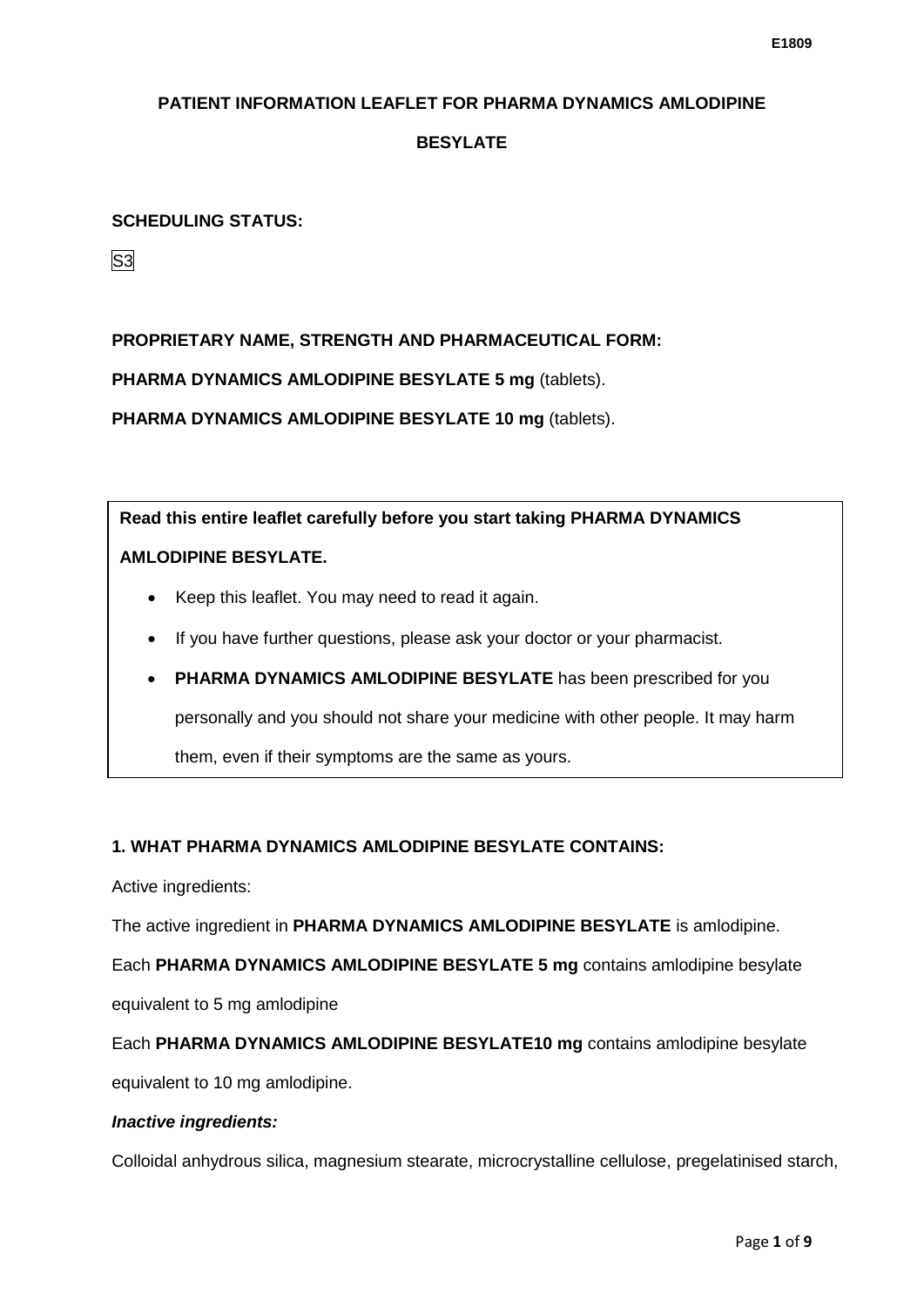# **BESYLATE**

sodium starch glycolate.

# **PHARMA DYNAMICS AMLODIPINE BESYLATE** tablets are sugar-free.

#### **2. WHAT PHARMA DYNAMICS AMLODIPINE BESYLATE IS USED FOR:**

**PHARMA DYNAMICS AMLODIPINE BESYLATE** belongs to a group of medicines called calcium

channel blocking medicines (dihydropyridine calcium antagonists).

**PHARMA DYNAMICS AMLODIPINE BESYLATE** may be used alone or in combination with

other medicines used to treat high blood pressure and angina.

# **3. BEFORE YOU TAKE PHARMA DYNAMICS AMLODIPINE BESYLATE:**

## **Do not take PHARMA DYNAMICS AMLODIPINE BESYLATE:**

• If you are hypersensitive (allergic) to amlodipine, dihydropyridine (used to lower blood pressure) or any of the other ingredients of **PHARMA DYNAMICS AMLODIPINE** 

# **BESYLATE** (see **WHAT PHARMA DYNAMICS AMLODIPINE BESYLATE CONTAINS**).

- If you suffer from severe hypotension (severe low blood pressure, symptoms include light headedness or dizziness).
- If you have previously experienced shock which could include cardiogenic shock (this is the term used when blood pressure becomes so low that your heart stops working properly and medical treatment is required).
- If you recently (within the past 28 days) suffered a heart attack.
- If the blood flow from the left side of your heart is obstructed (e.g. aortic valve narrowing).
- If you have unstable angina (chest pain which may occur when you are resting).
- If you are pregnant or breastfeeding your baby (see **PREGNANCY AND LACTATION**).
- If you are younger than 18 years of age.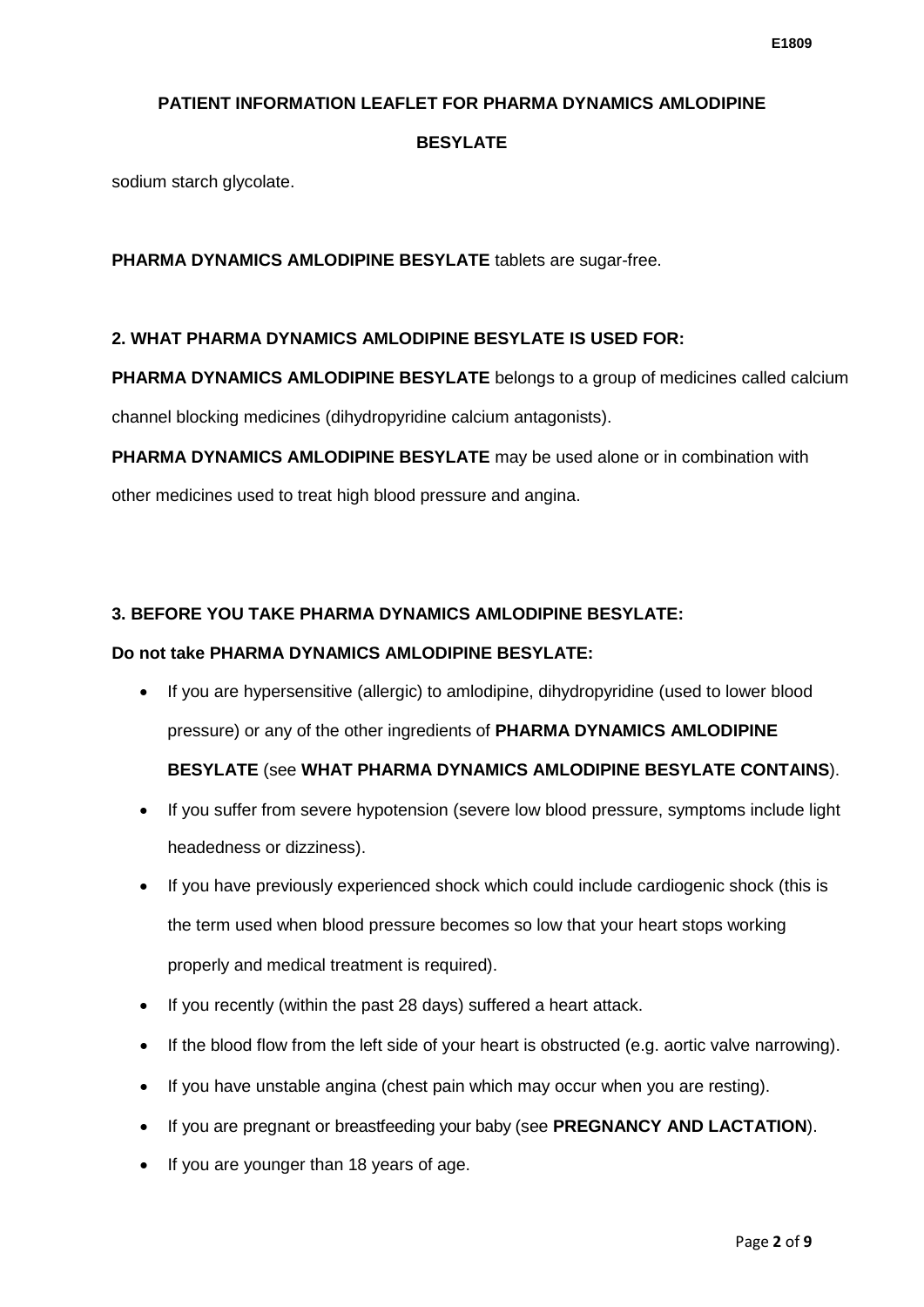# **BESYLATE**

# **Take special care with PHARMA DYNAMICS AMLODIPINE BESYLATE:**

- If your doctor diagnosed you with severe high blood pressure.
- If you suffer from aortic stenosis with symptoms such as fatigue, feeling faint or fainting when exercising and shortness of breath.
- If you need to undergo blood tests as the use of **PHARMA DYNAMICS AMLODIPINE BESYLATE** may interfere with the results.
- If you have low blood pressure or other heart conditions.
- If you suffer from liver problems.
- If you suffer from severe kidney problems.
- If you are younger than 18 years of age.
- If you experience chest pain when taking **PHARMA DYNAMICS AMLODIPINE BESYLATE**.
- If you suffer from diabetes.
- If you are an elderly patient.
- If you are about to have a procedure where you would need general anaesthesia.

# **Taking PHARMA DYNAMICS AMLODIPINE BESYLATE with food and drink:**

**PHARMA DYNAMICS AMLODIPINE BESYLATE** can be taken with or without food.

# **Pregnancy and Breastfeeding:**

Do not take **PHARMA DYNAMICS AMLODIPINE BESYLATE** if you are pregnant, suspect that you are pregnant or breastfeeding your baby and please consult your doctor or pharmacist or other

healthcare professional for advice before using **PHARMA DYNAMICS AMLODIPINE** 

# **BESYLATE**.

If you are pregnant, or become pregnant whilst taking **PHARMA DYNAMICS AMLODIPINE**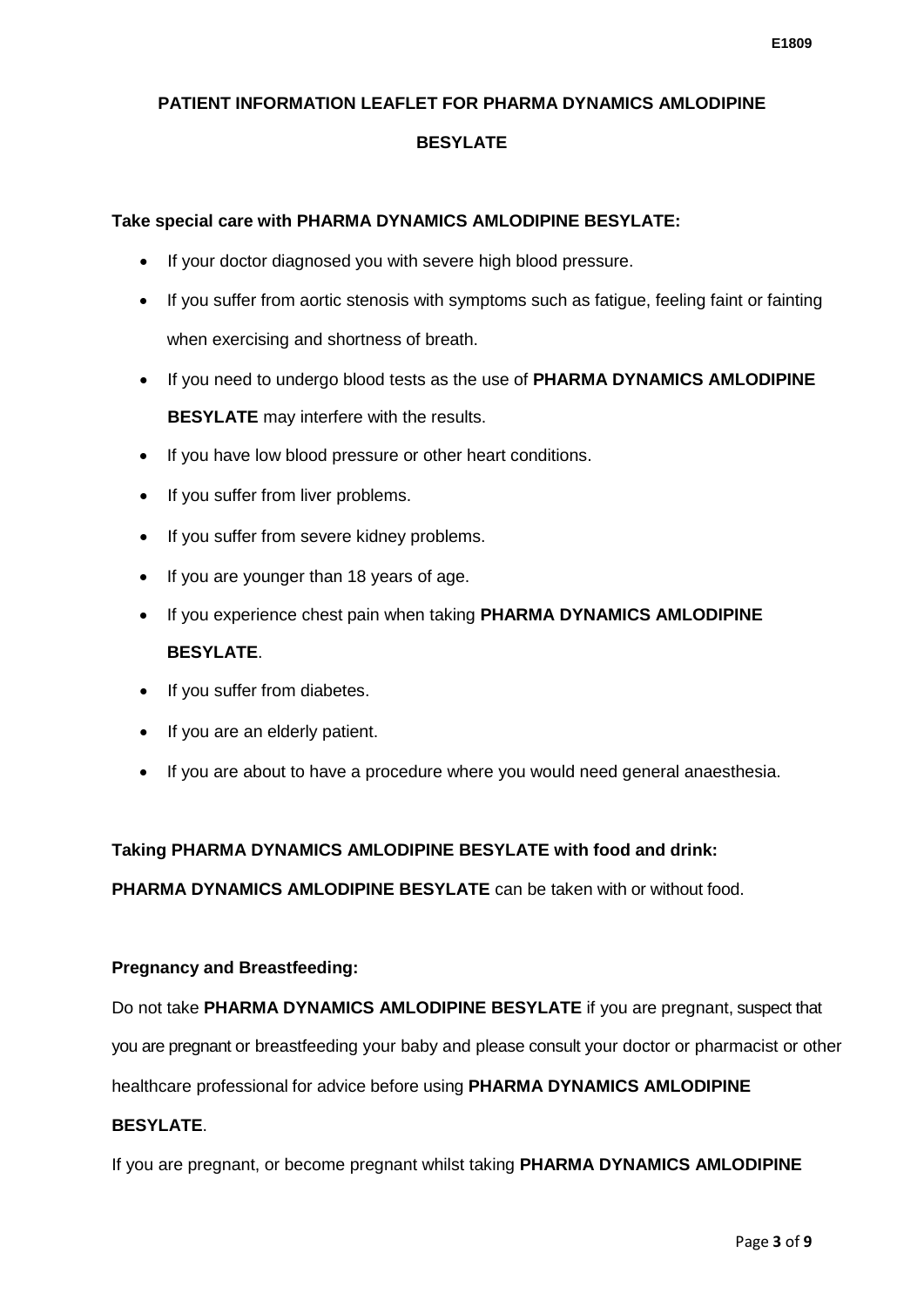# **BESYLATE**

**BESYLATE**, stop taking **PHARMA DYNAMICS AMLODIPINE BESYLATE** and talk to your doctor as soon as possible.

## **Driving and using machines:**

**PHARMA DYNAMICS AMLODIPINE BESYLATE** can cause dizziness. Do not drive or operate heavy machines until you know how **PHARMA DYNAMICS AMLODIPINE BESYLATE** will affect you.

#### **Taking other medicines with PHARMA DYNAMICS AMLODIPINE BESYLATE:**

Always tell your healthcare professional if you are taking other medicines.

(This includes complementary or traditional medicines).

#### Medicine that may influence **PHARMA DYNAMICS AMLODIPINE BESYLATE**:

• Other medicines for hypertension (high blood pressure) or angina (chest pains) such as nitro-glycerine tablets under the tongue, long acting nitrates, beta-blockers or calcium channel blockers (such as verapamil, diltiazem), as this may increase the levels of

# **PHARMA DYNAMICS AMLODIPINE BESYLATE** in the blood.

- Aldesleukin used in the treatment of kidney cancer and skin melanoma or medicines used to treat mental conditions (antipsychotics), as this may increase the levels of **PHARMA DYNAMICS AMLODIPINE BESYLATE** in the blood.
- Medicines used to treat diabetes as the doses of these medicines may need to be adjusted.
- Medicines that alter the heart rate (such as quinidine or procainamide).
- Certain medicines used to treat fits (carbamazepine, phenobarbital, phenytoin), as these may reduce the effect of **PHARMA DYNAMICS AMLODIPINE BESYLATE**.
- Sodium valproate (used for epilepsy) as this may increase **PHARMA DYNAMICS AMLODIPINE BESYLATE** blood levels. (Discuss with your doctor if you are unsure).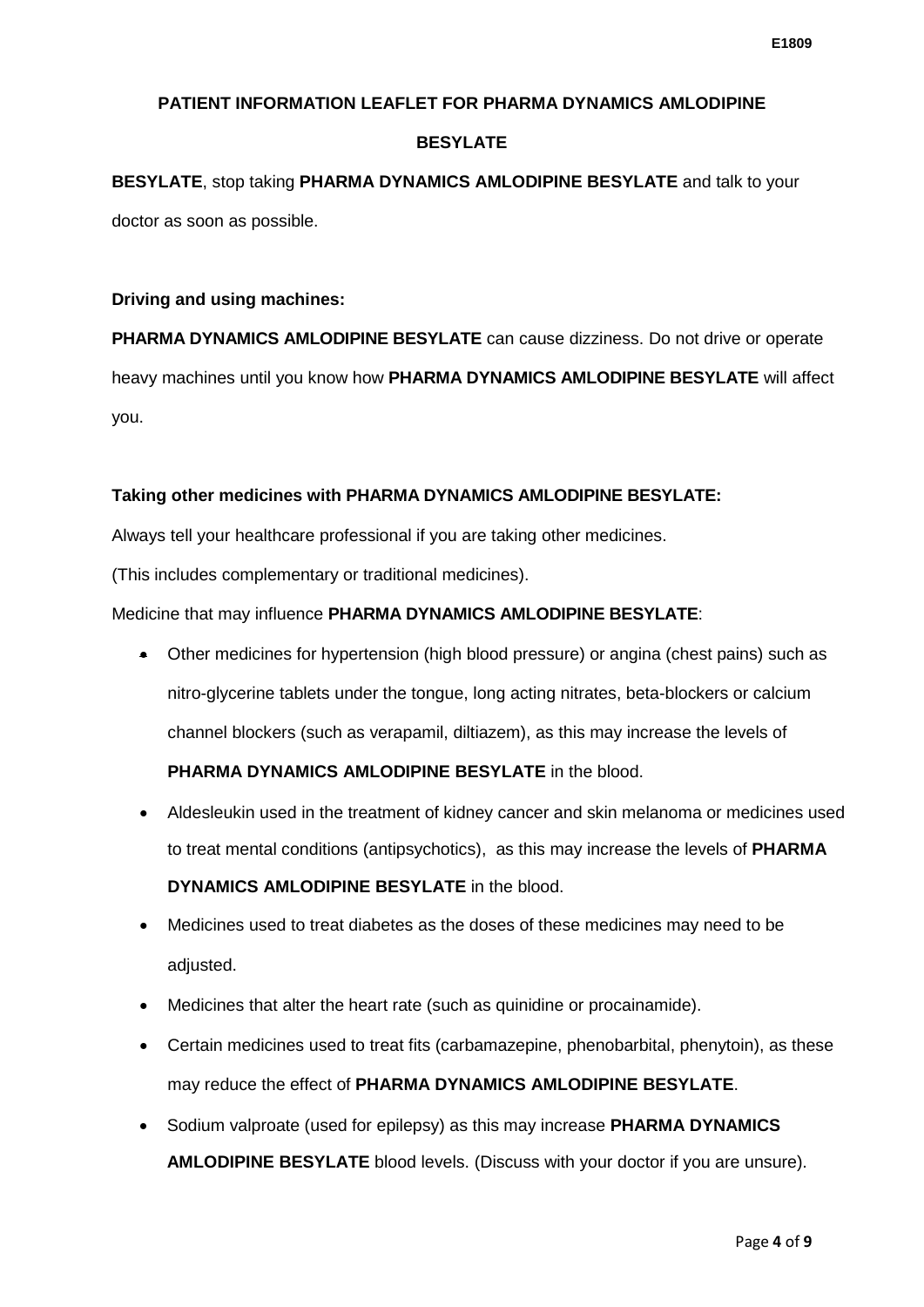## **BESYLATE**

- Medicines used to treat viral, fungal and bacterial infections (such as clarithromycin, erythromycin, ketoconazole, itraconazole or rifampicin) as these may lead to either increased or decreased levels of **PHARMA DYNAMICS AMLODIPINE BESYLATE** in the blood.
- Ritonavir used in the treatment of HIV infections as this may lead to increased levels of **PHARMA DYNAMICS AMLODIPINE BESYLATE** in the blood.
- Dantrolene (a muscle relaxant) may affect potassium levels in the blood.
- Lithium, as this may result in toxic blood concentrations if used in combination with

# **PHARMA DYNAMICS AMLODIPINE BESYLATE**.

• Simvastatin (used to lower cholesterol), as this may result in increased levels of simvastatin in the blood. The simvastatin dose may need to be reduced.

Tell your doctor before you receive anaesthesia that you are taking **PHARMA DYNAMICS** 

# **AMLODIPINE BESYLATE**.

# 4. **HOW TO TAKE PHARMA DYNAMICS AMLODIPINE BESYLATE:**

Do not share medicines prescribed for you with any other person. Always take **PHARMA** 

**DYNAMICS AMLODIPINE BESYLATE** exactly as your doctor has instructed you. You should check with your doctor or pharmacist if you are unsure.

The usual dose is:

#### *Adults:*

A normal starting dose of 5 mg **PHARMA DYNAMICS AMLODIPINE BESYLATE** once a day, taken at the same time every day with or without food.

The tablets should be swallowed whole, with a glass of water.

If no improvement is seen after 10-14 days, your doctor may increase the dose to the maximum

of 10 mg **PHARMA DYNAMICS AMLODIPINE BESYLATE** per day (taken as a single dose).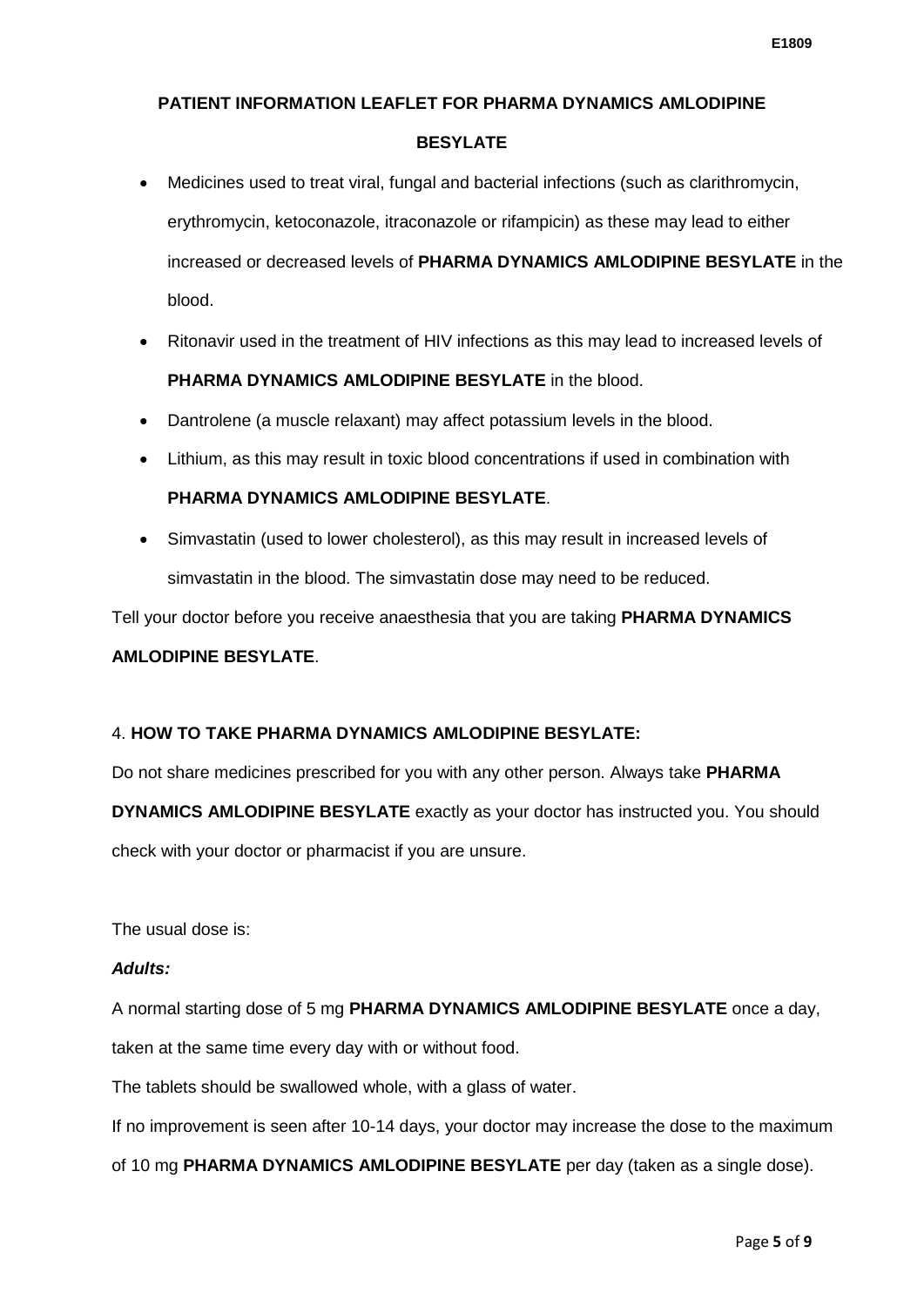#### **BESYLATE**

Your doctor will decide on the dose depending on your condition.

If you have the impression that the effect of **PHARMA DYNAMICS AMLODIPINE BESYLATE** is too strong or too weak, tell your doctor or pharmacist.

# **If you take more PHARMA DYNAMICS AMLODIPINE BESYLATE than you should:**

In the event of an overdose, with symptoms such as severe dizziness and fainting, contact your doctor or pharmacist. If neither is available, contact the nearest hospital or poison control centre immediately.

# **If you forget to take a dose of PHARMA DYNAMICS AMLODIPINE BESYLATE:**

If you forget to take a dose of **PHARMA DYNAMICS AMLODIPINE BESYLATE**, take the dose as soon as you remember. If it is almost time for you next dose, skip the missed dose and continue to take the tablet or tablets at the usual time. Do not take a double dose to make up for the forgotten individual doses.

# **Effects when treatment with PHARMA DYNAMICS AMLODIPINE BESYLATE is stopped:**

It is important that you continue the course of treatment even if you begin to feel better after a few days. If your treatment with **PHARMA DYNAMICS AMLODIPINE BESYLATE** is stopped suddenly, your chest pain may worsen.

# **5. POSSIBLE SIDE EFFECTS:**

**PHARMA DYNAMICS AMLODIPINE BESYLATE** may have side effects. Not all side effects reported for **PHARMA DYNAMICS AMLODIPINE BESYLATE** are included in this leaflet. Should your general health worsen, or if you experience any untoward effects while taking **PHARMA DYNAMICS AMLODIPINE BESYLATE** please consult your doctor, pharmacist or other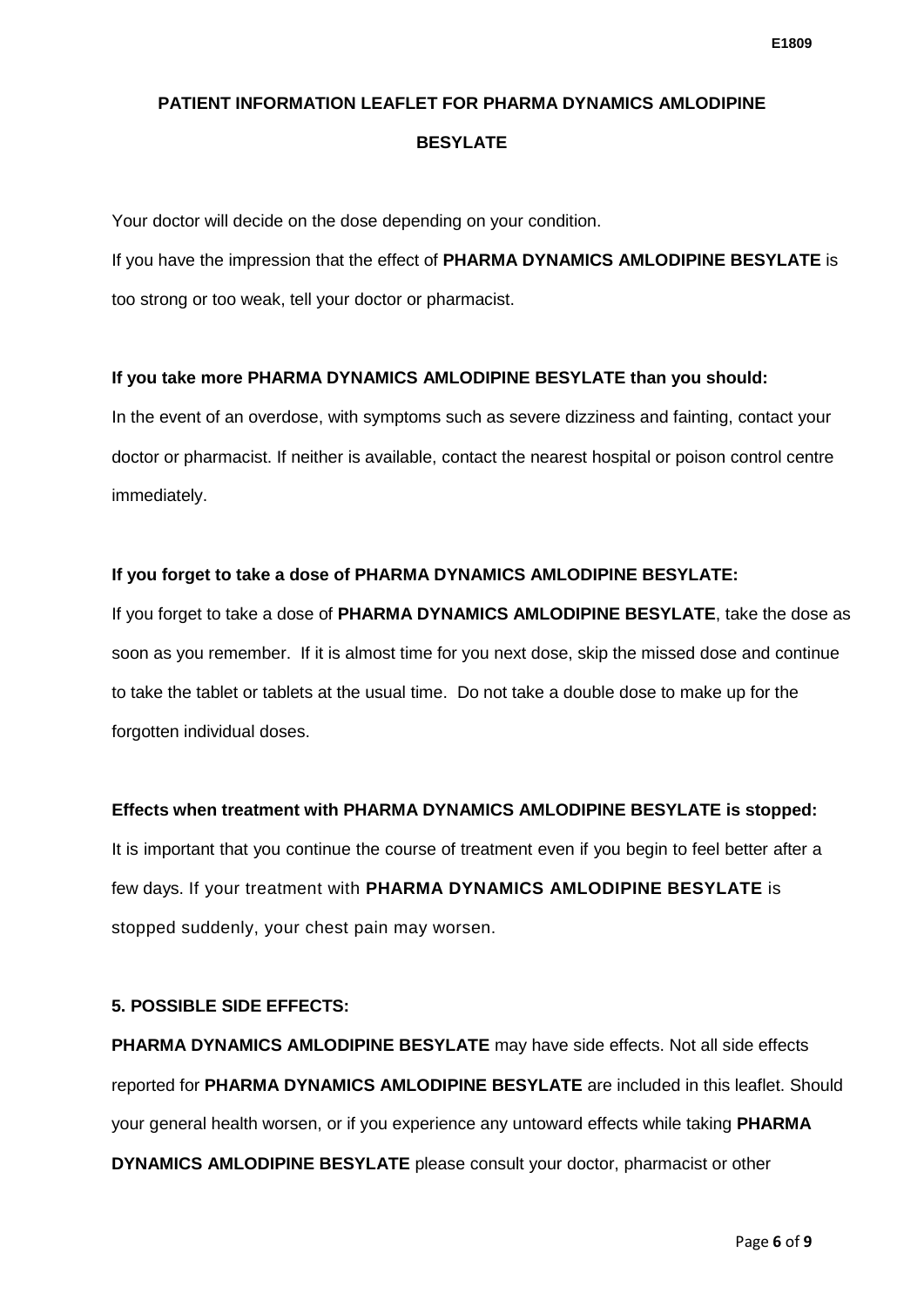# **BESYLATE**

healthcare professional for advice.

If any of the following happens, stop taking **PHARMA DYNAMICS AMLODIPINE BESYLATE** and tell your doctor immediately or go to the casualty department at your nearest hospital:

- Swelling of the hands, feet ankles, lips, mouth or throat which may cause difficulty in swallowing or breathing.
- Rash or itching.
- Jaundice (yellow discolouration of the skin and eyes).

These are all very serious side effects. If you have them, you may have had a serious allergic reaction to **PHARMA DYNAMICS AMLODIPINE BESYLATE**. You may need urgent medical attention or hospitalisation.

Tell your doctor immediately or go the casualty department at your nearest hospital if you notice any of the following:

- Slow heartbeat (bradycardia) or rapid heartbeat (tachycardia), palpitations.
- Low blood pressure (hypotension) with symptoms such as fainting or light-headedness**.**
- High blood sugar levels (hyperglycaemia).
- Hepatitis, a liver condition, with symptoms such as stomach pain, fever, nausea, vomiting or loss of appetite.
- Weakness, fatigue, weight loss, headache (symptoms of a condition called vasculitis).
- Fainting (syncope).
- Kidney problems (passing less urine than is normal for you).
- Pancreatitis (inflammation of the pancreas with symptoms such as stomach pain, increased heart rate and fever).

These are all serious side effects. You may need urgent medical attention.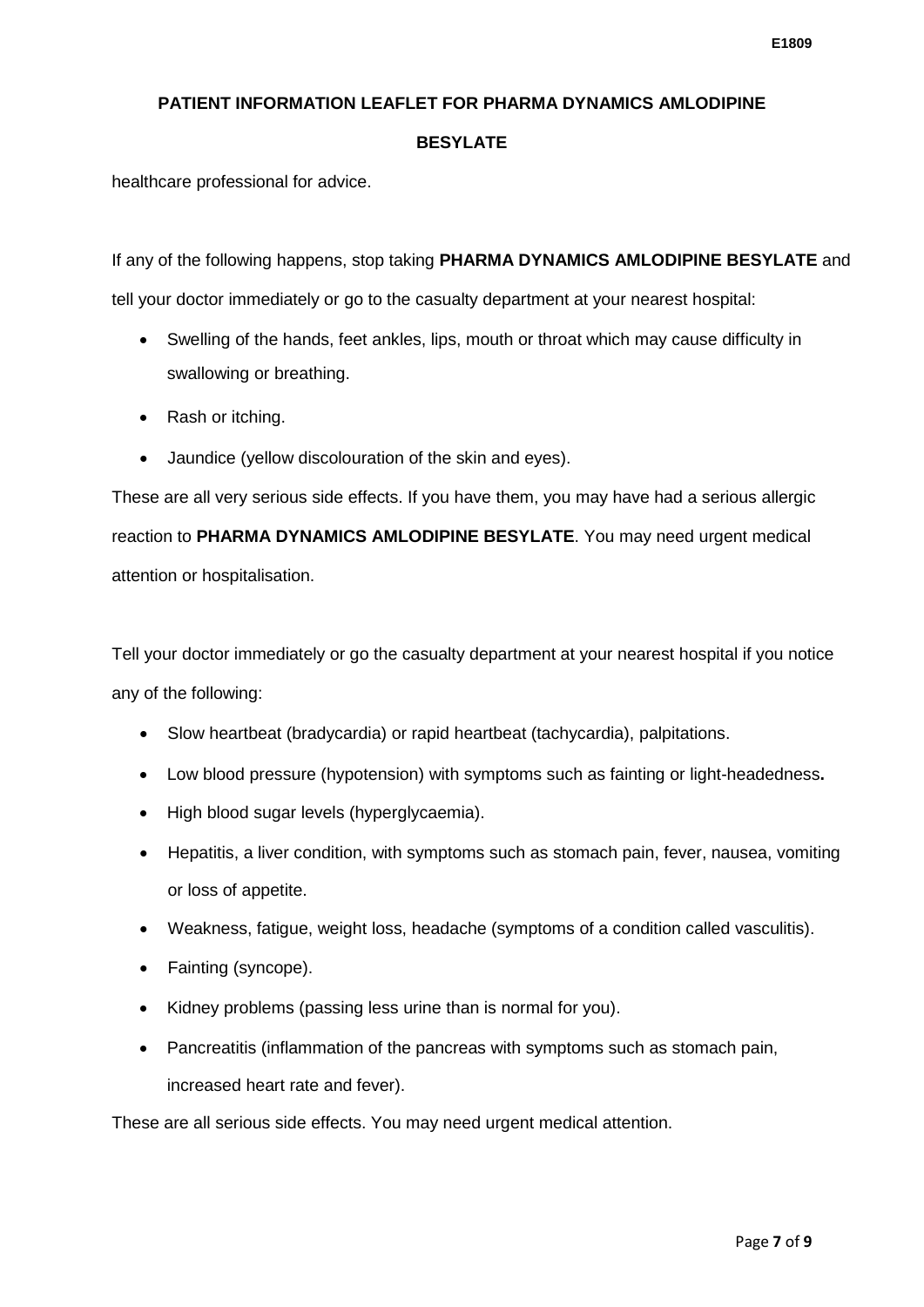#### **BESYLATE**

Tell your doctor if you notice any of the following:

- Abnormal blood test results.
- Joint pain, back pain, muscle cramps or weakness.
- Headache, dizziness and fatigue.
- Mood and/or sleep disorders.
- Reduced sense of touch or sensation (numbness).
- Tingling sensation in hands, feet or lips (feeling of "pins and needles").
- Involuntary trembling (tremors).
- Blurred vision, worsening eyesight.
- Ringing in the ears (tinnitus).
- Flushing.
- Sweating.
- Cough.
- Inflammation of the mucous membrane in the nose (rhinitis).
- Constipation, stomach pain, nausea, vomiting, diarrhoea, indigestion.
- Dry mouth, swelling of the gums.
- High cholesterol.
- Skin conditions such as rash, excessive skin pigmentation, hives, itchy skin.
- Swelling in any part of the body.
- Change taste perception (including loss of taste),
- Problems with sexual performance.

If you notice any side effects not mentioned in this leaflet. Please inform your doctor or pharmacist.